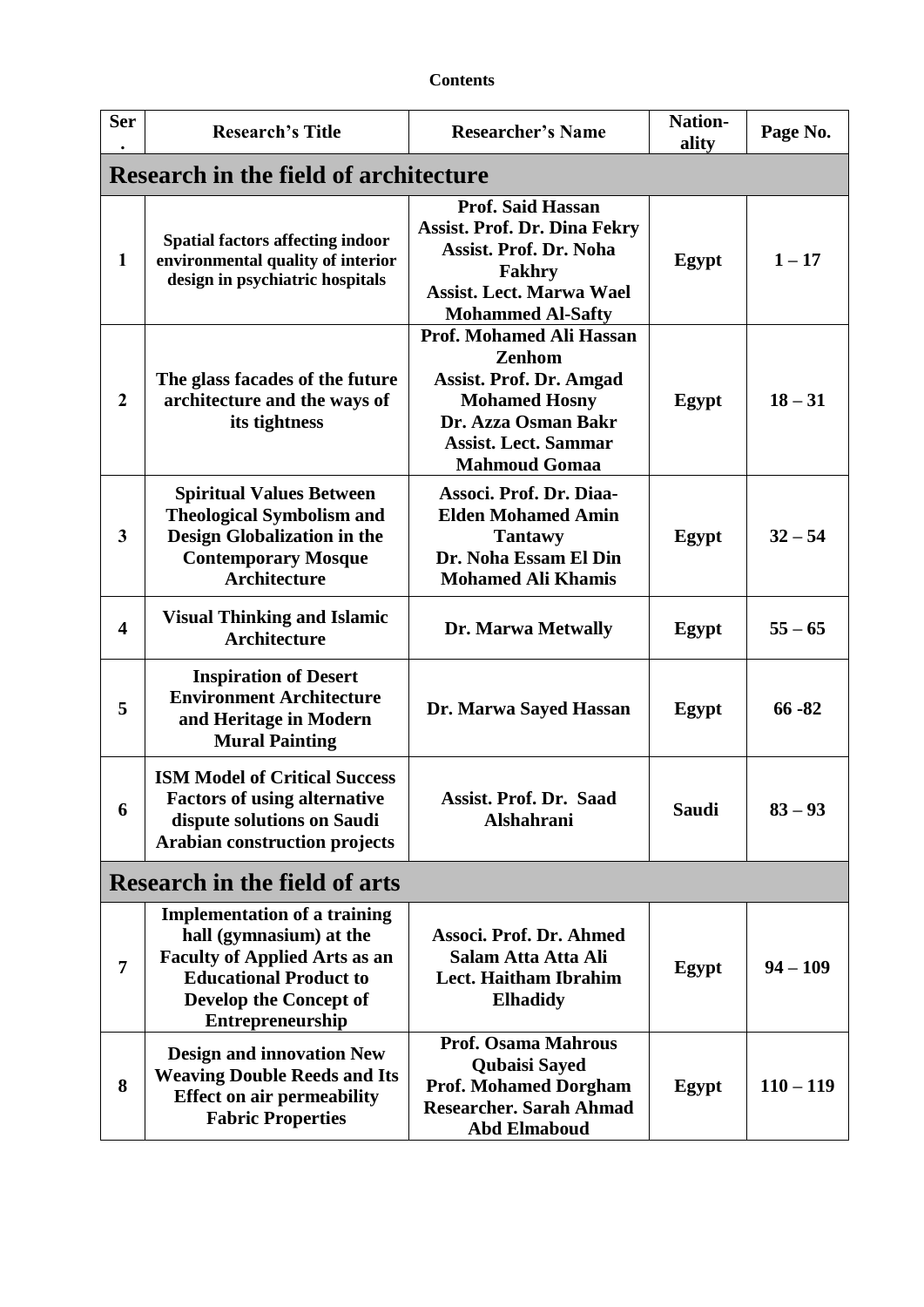| 9  | <b>The Impact of Sustainable</b><br><b>Furniture Design Methods On</b><br><b>Activating the Durable Cycle</b><br>of Furniture                                                          | Prof. Ismail Awad<br><b>Assist. Prof. Dr. Noha</b><br>Fakhry<br><b>Researcher. Samah Abd El-</b><br>reham                                              | Egypt        | $120 - 134$ |
|----|----------------------------------------------------------------------------------------------------------------------------------------------------------------------------------------|--------------------------------------------------------------------------------------------------------------------------------------------------------|--------------|-------------|
| 10 | <b>Experimental entrances to</b><br>environmental materials to<br>produce clothing<br>supplement with new<br>formulations                                                              | Dr. Amani Shaban Ali<br><b>Mohamed</b>                                                                                                                 | Egypt        | $135 - 149$ |
| 11 | The role of conceptual art in<br>awareness campaigns and the<br>sustainable development                                                                                                | Dr. Eman Mohamed Elsaid<br><b>Mostafa</b>                                                                                                              | <b>Egypt</b> | $150 - 165$ |
| 12 | <b>Comparative study between</b><br><b>Executive methods and their</b><br>integration and its effects on<br>aesthetic and functional<br>aspects of the design of<br>upholstery fabrics | Prof. Jamal Abd el Hamid<br>Radwan<br>Prof. Heba Abd el Aziz<br><b>Shalaby</b><br><b>Assist. Lect. Shaima</b><br><b>Muhammad Mahmoud</b><br>Abu Al-Ela | Egypt        | $166 - 186$ |
| 13 | <b>Pleasure in interactive</b><br><b>Advertising</b>                                                                                                                                   | <b>DR. Rania Mamdooh</b><br><b>Mahmood Gber</b>                                                                                                        | Egypt        | $187 - 198$ |
| 14 | Typography is a major<br>component of advertising<br>design and its relationship to<br>the cultural diversity of<br>consumers                                                          | Dr. Sarah Mohamed Abdel<br><b>Nasser Jaber</b>                                                                                                         | Egypt        | $199 - 216$ |
| 15 | <b>Aesthetics of digital formation</b><br>with the beginning of the<br>twenty-first century                                                                                            | Prof. Saeed Hassan Abdel -<br>Rahman<br>Prof. Doaa Abdel -<br><b>Rahman Mohamed</b><br><b>Researcher: Soha Sameir</b><br><b>Ramadan Ismail</b>         | Egypt        | $217 - 233$ |
| 16 | <b>Mechanisms of shaping the</b><br>behavior of the recipient of the<br>advertising message through<br>stimulating subconscious                                                        | Prof. Samar Abou Donia<br>Associ. Prof. Dr. Dina<br><b>Abboud</b><br><b>Assist. Lect. Rania Ezzat</b><br>Amin                                          | Egypt        | $234 - 254$ |
| 17 | The role of industrial design<br>and engineering design as<br>approaches to the product<br>design.                                                                                     | <b>Assist. Prof. Dr. Diaa</b><br><b>Eldeen Abdeldayem Omar</b><br><b>Assist. Lect. Sandy Badr</b><br>Ragheb                                            | Egypt        | $255 - 268$ |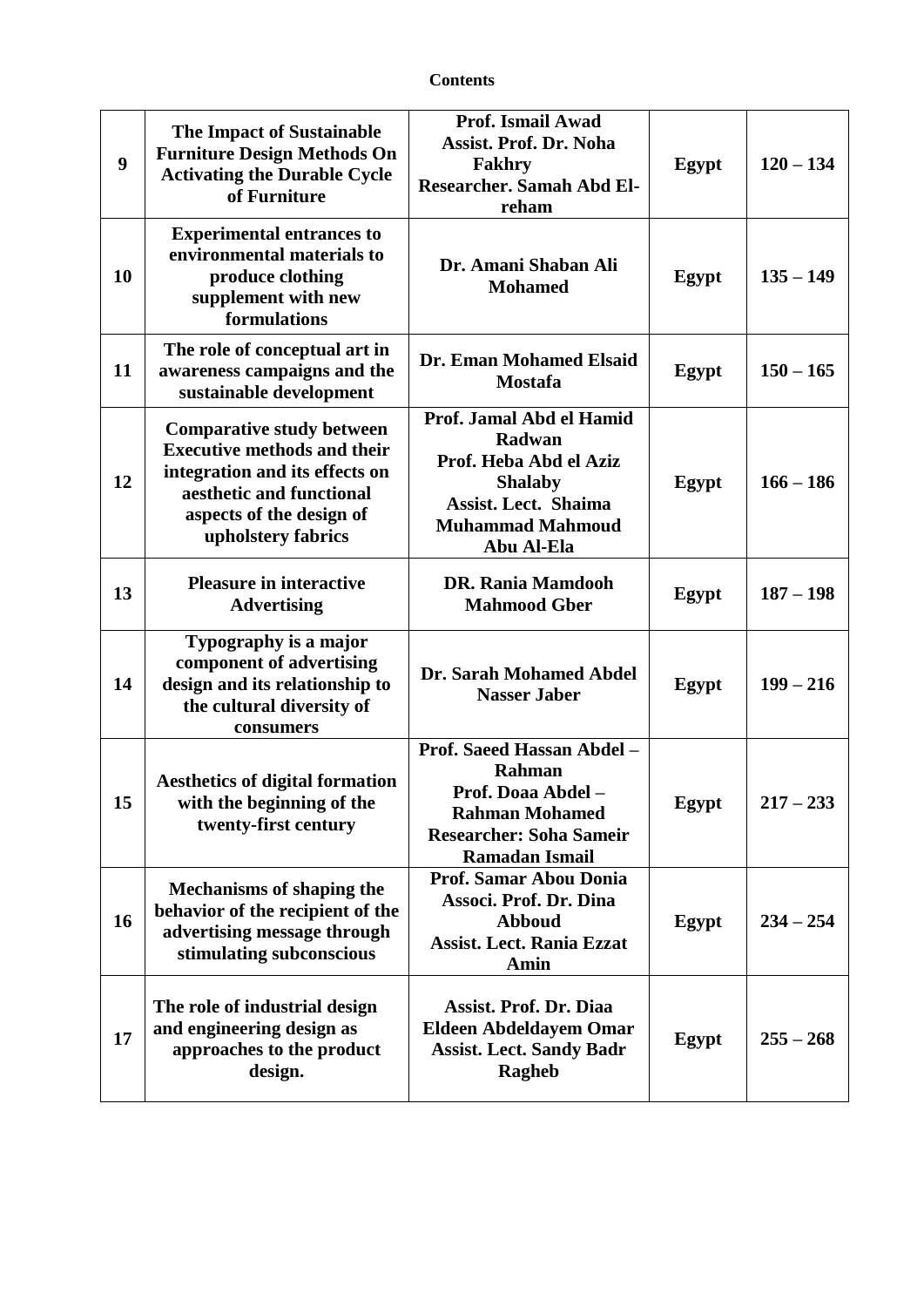| 18 | The role of advertising in<br>managing the image of the<br>institution through social<br>media during the crisis                                                           | Prof. Atiyat Bayoumi Al-<br><b>Jabri</b><br><b>Prof. Samar Hany Al Saeed</b><br><b>Abo Donia</b><br>Researcher. Mai Hassan<br><b>Mohamed Hassan</b>                        | Egypt        | $269 - 288$ |
|----|----------------------------------------------------------------------------------------------------------------------------------------------------------------------------|----------------------------------------------------------------------------------------------------------------------------------------------------------------------------|--------------|-------------|
| 19 | The impact of smart furniture<br>design on meeting the needs of<br>a limited-space housing                                                                                 | <b>Prof. Ali Mohamed Senosy</b><br><b>Mohamed</b><br>Prof. Noha Fakhry Abd El-<br><b>Salam Ibrahim</b><br>Dr. Muhammad Hassan<br><b>Ramadan Hassan</b>                     | Egypt        | $289 - 303$ |
| 20 | Designing, executing and<br>producing patterned face<br>masks on jacquard weaving<br>looms for protecting from<br>corona virus                                             | <b>Assist. Prof. Dr. Fathy</b><br><b>Sobhy Hares Elsmadissy</b>                                                                                                            | Egypt        | $304 - 331$ |
| 21 | <b>Environmental and economic</b><br>efficiency considerations for<br>the lightweight building in the<br>industrial field according to<br>the principles of sustainability | <b>Prof. Mohamed Metwaly</b><br><b>Morsy</b><br><b>Prof. Emad Shafik Abd</b><br><b>Elrahman</b><br><b>Researcher. Ahmed Saied</b><br><b>Gharieb Elghannam</b>              | Egypt        | $332 - 346$ |
| 22 | <b>Flat formation techniques in</b><br>ceramics as an input to qualify<br>deaf and hard of hearing<br>students for small projects                                          | Dr. Mahmoud Hamed Abd<br><b>Elmoiety Eid</b>                                                                                                                               | Egypt        | $347 - 362$ |
| 23 | Design printed on sportswear<br>and its role in highlighting the<br><b>Egyptian Identity</b>                                                                               | <b>Assist. Prof. Dr. Mona</b><br><b>Mohamed Sayed Nasr</b><br><b>Researcher. Hoda</b><br><b>Mohamed Mahmoud</b><br><b>Mohamed</b>                                          | Egypt        | $363 - 376$ |
| 24 | <b>Revival of Using the Mosaic</b><br><b>Craft within The</b><br><b>Contemporary Furniture</b><br>Design with an Islamic<br><b>Identity</b>                                | Dr. Nehal Zahra                                                                                                                                                            | Egypt        | $377 - 396$ |
| 25 | <b>Arabic Calligraphy Outside of</b><br><b>Rules of Writing</b>                                                                                                            | <b>Researcher. Arwa Hassan</b><br>mohammed hussine<br>falemban                                                                                                             | <b>Saudi</b> | $397 - 417$ |
| 26 | <b>Scientific Evaluation of Some</b><br><b>Aesthetical Properties for</b><br><b>Women's Head Covering</b><br><b>Scarves Fabrics</b>                                        | <b>Prof. Gamal Mohamed</b><br>Radwan<br><b>Assist. Prof. Dr. Eman</b><br><b>Mohammed Ali Abou</b><br><b>Talab</b><br><b>Researcher. Amira</b><br><b>Elmoghazy Mohammed</b> | Egypt        | $418 - 431$ |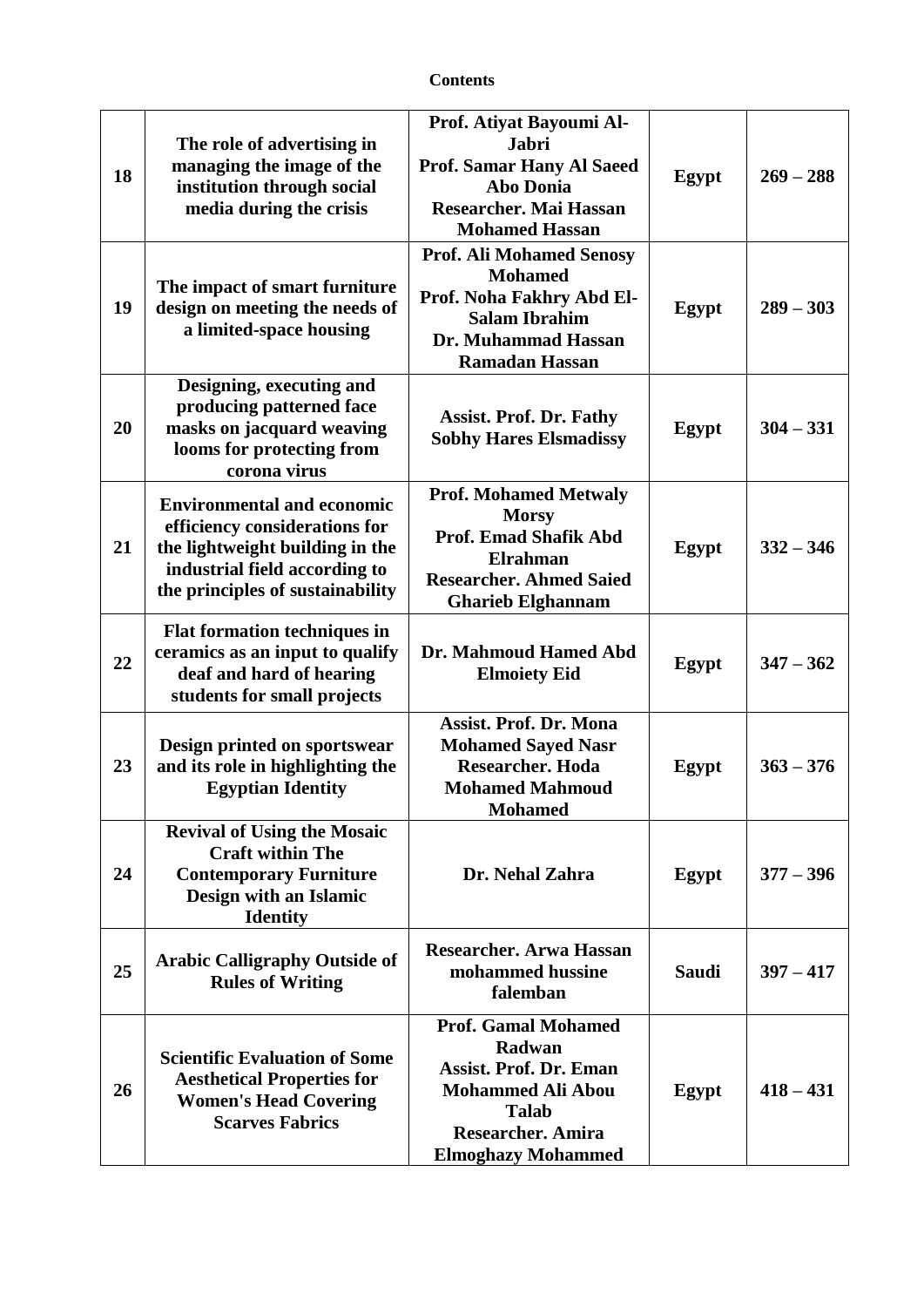| 27                                             | Nostalgia using in advertising<br>campaigns                                                                                                   | <b>Assist. Prof. Dr. Ghada</b><br><b>Mouhmod Ebrahim Ouf</b>                                                                       | Egypt          | $432 - 448$ |
|------------------------------------------------|-----------------------------------------------------------------------------------------------------------------------------------------------|------------------------------------------------------------------------------------------------------------------------------------|----------------|-------------|
| 28                                             | <b>The Impact of Emerging</b><br><b>Technology for "Industry 4.0"</b><br>in Egyptian Packaging<br><b>Industry</b>                             | Dr. Haitham Mohamed<br><b>Nagieb Mostafa</b>                                                                                       | Egypt          | $449 - 463$ |
| 29                                             | The impact of the Arabic<br>calligraphy in the German<br>literature: The Divan of Johan<br>v. Goethe as an example                            | <b>Researsher. Iyad Shraim</b>                                                                                                     | <b>Germany</b> | $464 - 468$ |
| 30                                             | <b>Domestic small and medium</b><br>apparel enterprises<br>competition in developing<br>markets                                               | Assist. Prof. Dr. Khaled M.<br><b>Elsheikh</b>                                                                                     | Egypt          | $469 - 479$ |
| 31                                             | <b>Features of New Design</b><br><b>Principles for Mobile</b><br><b>Applications UI/UX for</b><br><b>Smartphones</b>                          | Associ. Prof. Dr. Maha M.<br>A. Lashin<br>Associ. Prof. Dr. Walaa M.<br><b>Helmy</b>                                               | <b>KSA</b>     | $480 - 491$ |
| 32                                             | <b>Create Ambient Advertising</b><br>(An Approach to Design a<br><b>Creative Ambient Advertising)</b>                                         | Dr. Nagwan Fathy<br><b>Mahmoud Badran</b>                                                                                          | Egypt          | $492 - 509$ |
| 33                                             | The Effect of Media Literacy<br>on digital Ads                                                                                                | Prof. Najwa Yahya Al-<br><b>Adawi</b><br><b>Prof. Rania Farouk Abdel</b><br><b>Azim</b><br>Researcher. Sahar Syed<br><b>Ismail</b> | Egypt          | $510 - 523$ |
| 34                                             | The Mysticism of Arabic<br><b>Calligraphy: A Love Affair</b><br>between the Reed Pen and<br><b>Sufism</b>                                     | Dr. Raid Al-Daghistani                                                                                                             | <b>Germany</b> | $524 - 529$ |
| 35                                             | Interactive graphics<br>advertising digital product to<br>enrich the identity and<br>heritage (Analytical study on<br>Google search platform) | <b>Assist. Prof. Dr. Reham</b><br><b>Mohamed Fahim El-Gindy</b>                                                                    | Egypt          | $530 - 547$ |
| 36                                             | <b>Identity and Its Effect on</b><br><b>Positive Design for Interior</b><br><b>Space</b>                                                      | Dr. Yosra Mostafa el<br><b>Harairy</b>                                                                                             | Egypt          | $548 - 565$ |
| <b>Research in the field of human sciences</b> |                                                                                                                                               |                                                                                                                                    |                |             |
| 37                                             | <b>Ottoman Waqf-Medreses in</b><br>Greece "Archival &<br>architectural study"                                                                 | <b>Assist. Prof. Dr. Ahmed</b><br><b>Ameen</b>                                                                                     | Egypt          | $566 - 597$ |